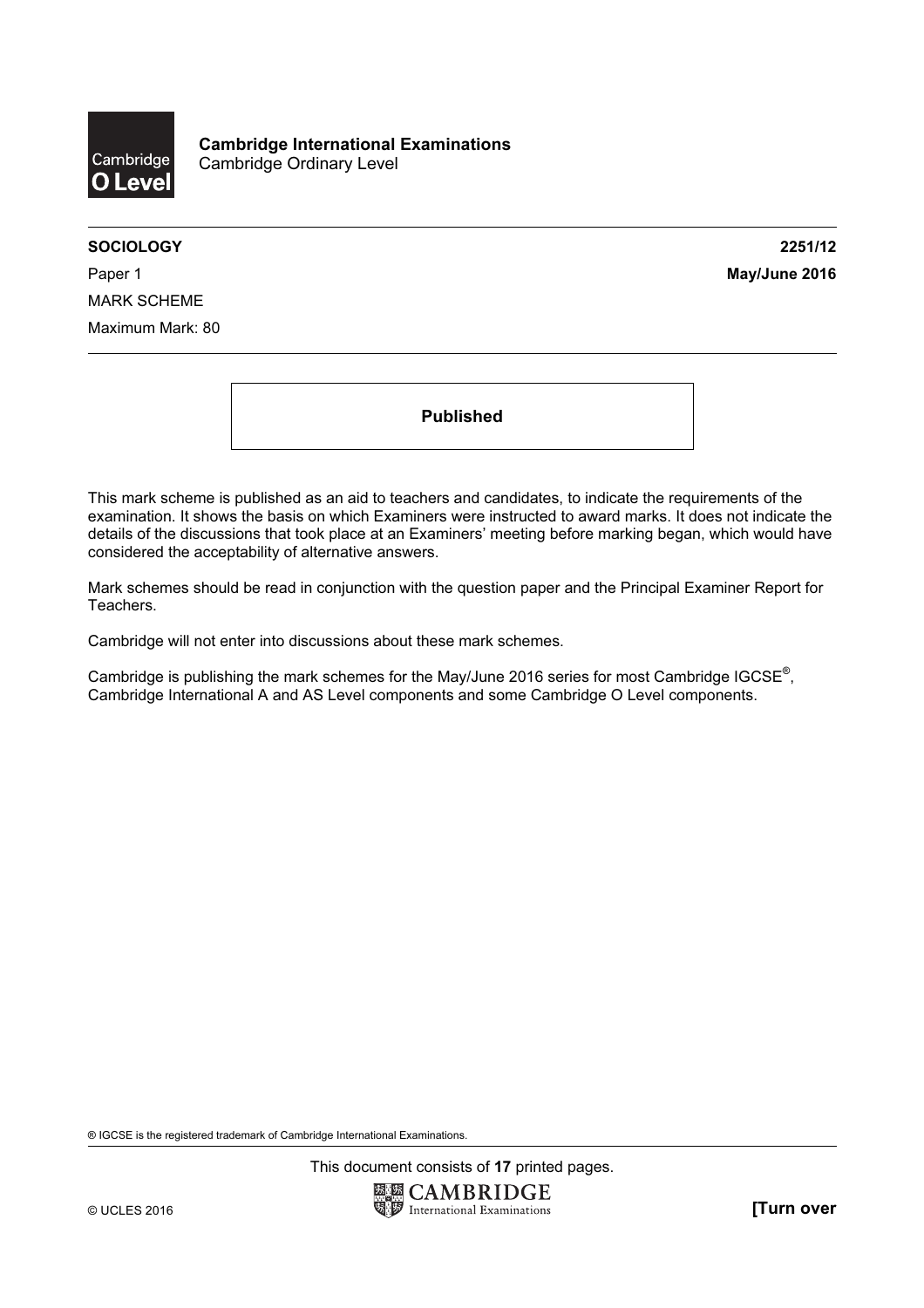| Page 2 | <b>Mark Scheme</b>                | Syllabus | <b>Paper</b> |
|--------|-----------------------------------|----------|--------------|
|        | Cambridge O Level - May/June 2016 | 2251     |              |

## Section A: Theory and methods

## 1 Source A

#### Rosenthal and Jacobson 'Pygmalion in the Classroom' (1968)

Rosenthal and Jacobson designed an experiment to test the hypothesis that teachers' expectations of their pupils' ability creates a self-fulfilling prophecy.

They selected a random sample of 20% of primary school pupils in California. The researchers then gave these pupils an IQ test. Their teachers were given false test results, where pupils with high scores were selected at random. These were not necessarily the pupils with the highest IQ scores.

The pupils were then given a second IQ test eight months later. Those pupils with a high score in the false test had made the greatest gains in IQ.

The results of the experiment appeared to support Rosenthal and Jacobson's hypothesis that the way teachers interact with pupils with higher IQ scores encouraged those pupils to do better in school.

#### (a) Identify two reasons why researchers might use a random sample. [2]

Note: There is no requirement for candidates to use the source to answer this question.

#### Possible answers include:

- To avoid researcher bias
- More objective
- More representative
- Simpler to carry out and construct and therefore may be less expensive
- Equal chance of being selected
- Any other reasonable response.

Note: Do not allow easier or cost and time without qualification. One mark for each correct reason identified (up to a maximum of two).

#### (b) Identify two methods that might be used to research classroom behaviour. [2]

#### Any two from:

- Observation  $-$  any form, two different types do qualify
- Interviews  $-$  any form, two different types do qualify
- Questionnaires/social surveys
- Case studies
- Field study
- Longitudinal study
- Any other reasonable response.

One mark for each correct method identified (up to a maximum of two).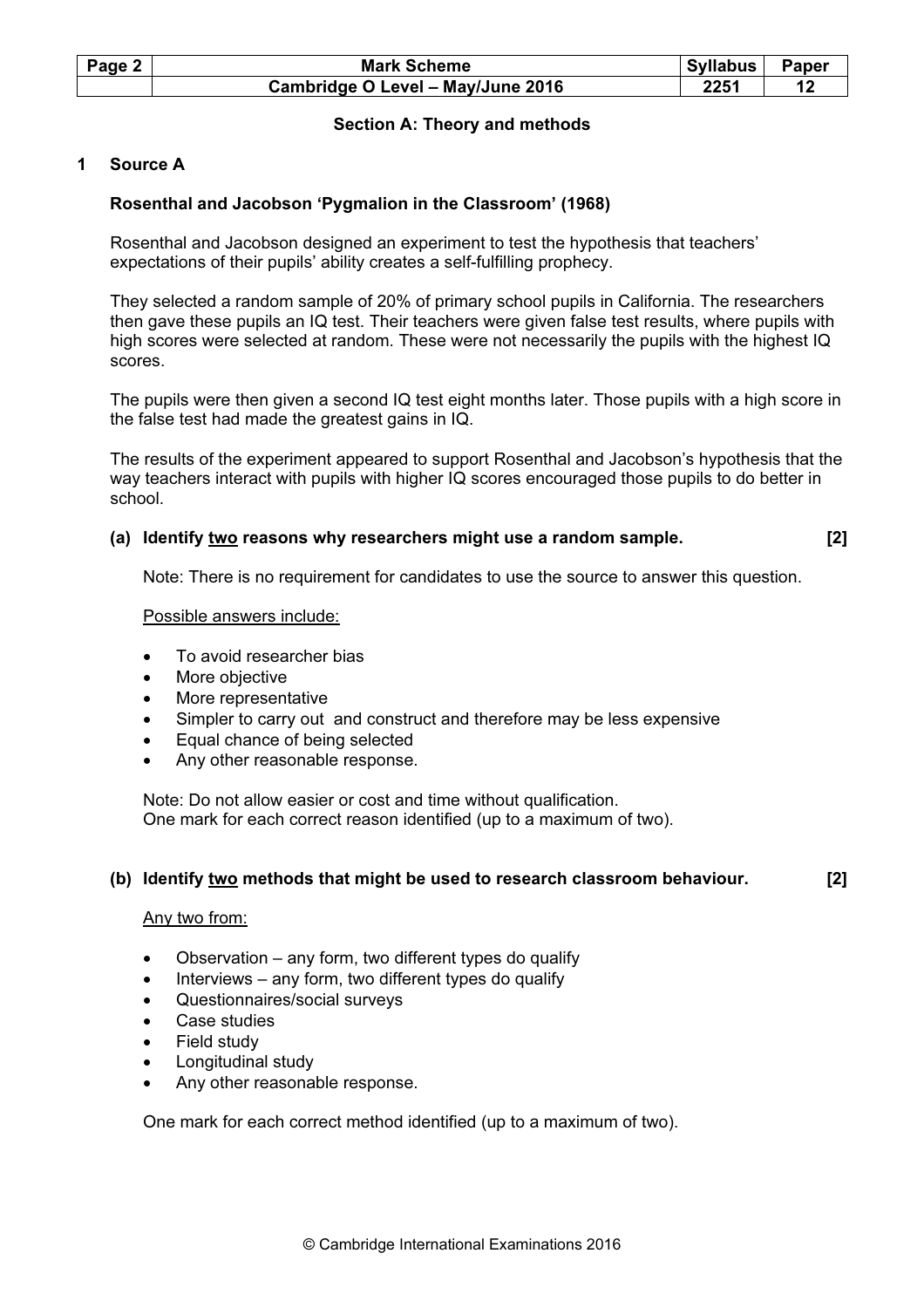| Page $3$ | <b>Mark Scheme</b>                | Syllabus | Paper |
|----------|-----------------------------------|----------|-------|
|          | Cambridge O Level - May/June 2016 | 2251     |       |

## (c) Using information from Source A, describe two ways in which field experiments might be unethical. [4]

Candidates need to recognise that ethical guidelines suggest that researchers should cause no harm to participants either physically or mentally and that participants should not be deceived. In this case the teachers were deceived and the experiment could be seen as detrimental to the education of those not identified with high IQ.

Possible answers might include:

- Not getting consent
- Not being informed
- Deception/lied to
- Lack of dignity (for students with low IQ)
- Detriment i.e. lower achievement
- Any other reasonable answer

#### Band 0

No creditworthy response.

#### Band 1 (1–2)

Answers at the bottom of the band will offer one reason without reference to Source A. Alternatively; answers may be vague or general with little sociological knowledge. Answers at the top end of the mark band may offer two reasons but without reference to Source A. e.g. It's not fair to lie to people.

## Band 2 (3–4)

To reach this band candidates must make reference to Source A. At the bottom of the band the use of source A will be implicit, whereas at the top of the band reference to source A would be explicit, i.e. at least one reference should be explicitly from the source to get 4 marks. e.g. Source A says 'Their teachers were given false test results' this is unethical because the participants were deceived it is also unethical because the research may have disadvantaged some pupils by changing the way the teachers taught them.

## (d) Describe two reasons for using a hypothesis in sociological research. [4]

Candidates will be expected to describe any of the following:

- Helps guide the research e.g. selecting relevant secondary data to find out what is already known.
- Helps direct the nature of the research method e.g. select sample/method
- Ensure that time, money and resources are not wasted
- Suits positivist aims falsification establishment of social 'facts'
- Any other reasonable response.

One mark for each reason correctly identified (up to a maximum of two). One mark for each point that is developed (up to a maximum of two).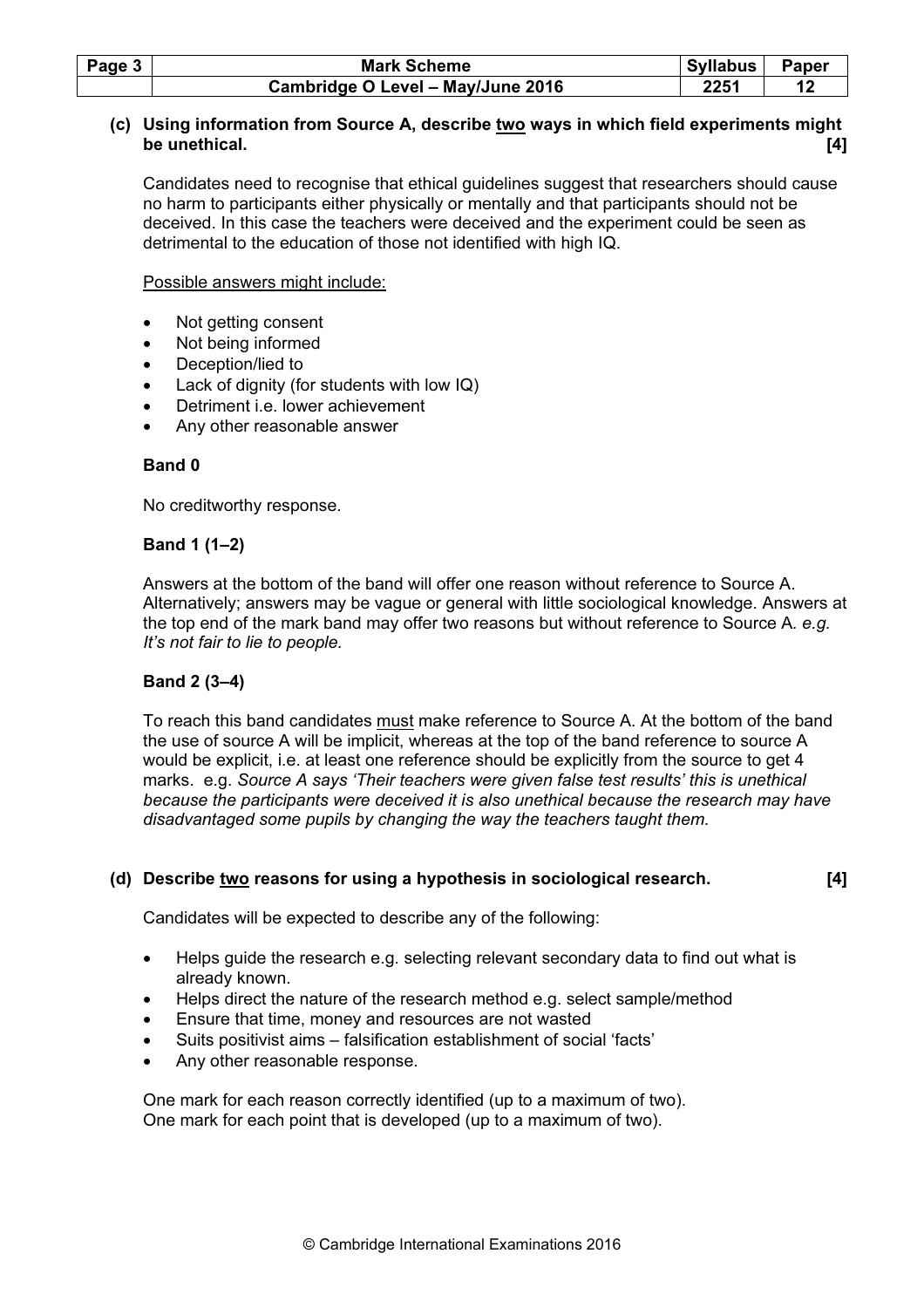| Page 4 | <b>Mark Scheme</b>                | Syllabus | Paper |
|--------|-----------------------------------|----------|-------|
|        | Cambridge O Level - May/June 2016 | 2251     |       |

#### (e) Describe two strengths and two limitations of using the structuralist approach in sociological research. [8]

Structuralist approaches are the macro sociological approaches. Candidates can answer the question with reference to just one or a number of these approaches.

Strengths:

- Usually large samples therefore often more representative
- Research using structuralist approaches is usually carried out by experienced researchers, because of the scale, therefore it is more reliable
- Research is conducted using methods in the positivist tradition so is more reliable
- Allows for the identification of social patterns and trends
- Allows for the identification of correlations between trends
- Allows for the understanding of social structures and how society is organised identify trends
- Any other reasonable response.

#### Limitations:

- Structuralist approach may lack validity
- Social reality is subjective
- Human behaviour has to be measured in terms of the self-concept or individual perceptions
- Social reality doesn't exist as a separate entity so separate correlations won't exist
- Social structures are fluid and therefore can't be used to understand human behaviour
- Large scale research may fail to understand the nature of social interaction
- Structuralist approaches like Functionalism are teleological i.e. they treat effects as causes
- Cost of large sample
- Any other reasonable response.

One mark for each strength correctly identified (up to a maximum of two) and one mark for description of each strength (up to a maximum of two).

One mark for each limitation correctly identified (up to a maximum of two) and one mark for description of each limitation (up to a maximum of two).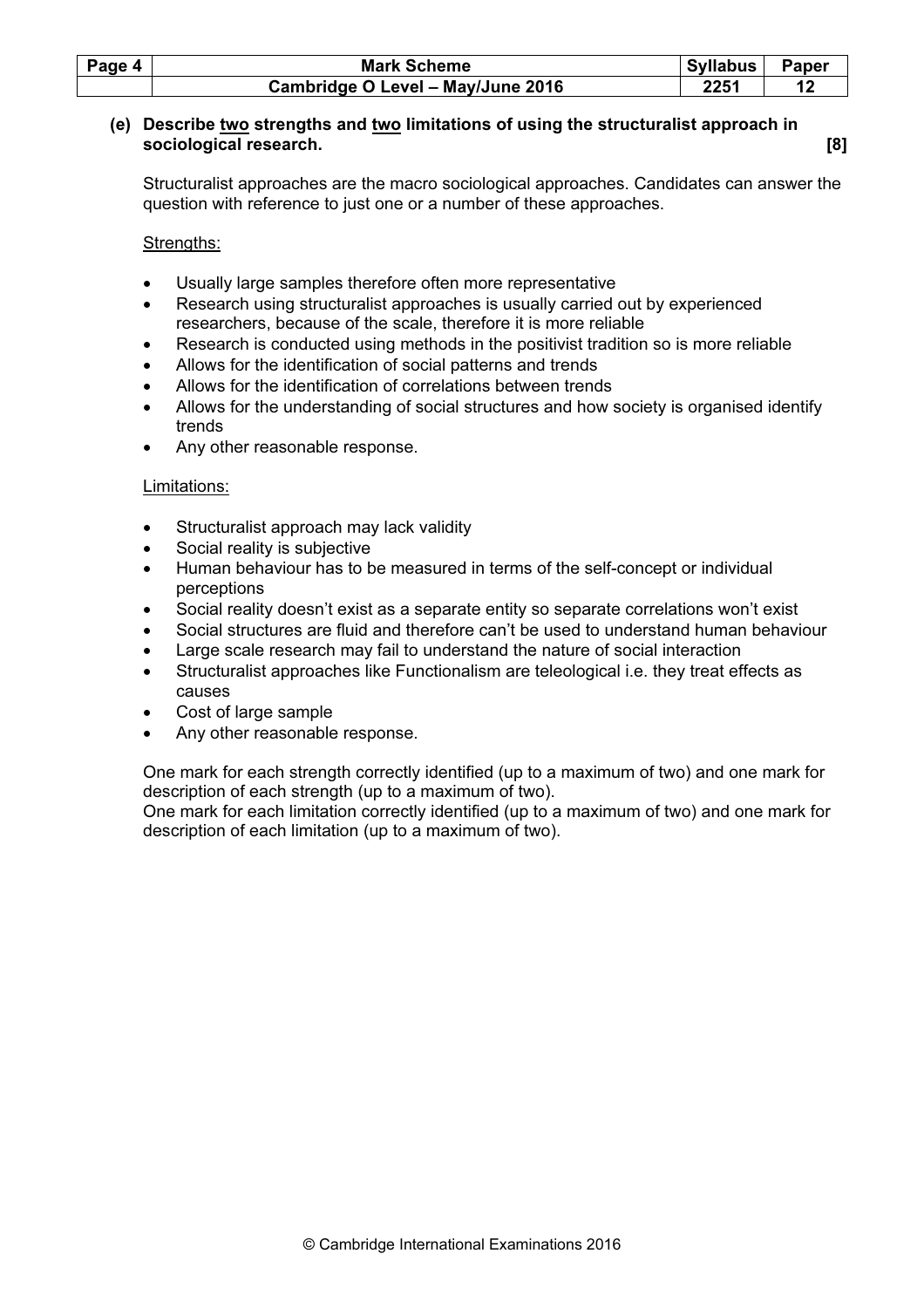| Page 5 | <b>Mark Scheme</b>                | Syllabus | Paper |
|--------|-----------------------------------|----------|-------|
|        | Cambridge O Level - May/June 2016 | 2251     |       |

## (f) Explain why research using one method may not be accurate. [10]

Candidates will be expected to show an awareness that all research methods have their limitations and that it is generally accepted that research should be constructed in such a way as to avoid the pitfalls of anyone single method. Expect candidates to talk about triangulation.

Possible answers include:

- Observation Hawthorne effect
- Surveys bias, non-return, unrepresentative
- Interviews bias, leading questions, interviewer effect etc.
- Secondary data political bias, made for other purposes, out of date
- Positivist v interpretivist, validity v reliability
- Use of triangulation to make research valid
- Any other reasonable response.

#### Band 0

No creditworthy response.

#### Band 1 (1–3)

Answers at this level are likely to show limited understanding and be based on common sense or demonstrate little in the way of clear sociological knowledge or terminology. At the bottom of the band candidates may make only one brief over simplistic point e.g. Because the research won't find everything they need to know. At the top of the band candidates may begin to use some appropriate knowledge or terminology. Candidates may only give one reason, e.g. Researchers don't use just one method because their results might be biased.

#### Band 2 (4–7)

At the bottom of the band, candidates demonstrate basic understanding of the issue and begin to use some appropriate knowledge and terminology. Supporting explanation may be weak or over simplistic. e.g. If sociologist only use one method they may not get good results if they just use questionnaires their data may not be valid because people can lie. At the top of the band, candidates use appropriate knowledge and terminology but may not fully focus on the question. Candidates are likely to offer more than one reason e.g. If sociologist use just a single method their answers may not be valid for example, if they do observation their results may be affected by the observer effect.

#### Band 3 (8–10)

The candidates' answer is fully focused on the question. e.g. If sociologist use only a single method of research their findings may be inaccurate because they have not sought to triangulate their research. By triangulating researchers can overcome criticism from their peers that their work lacks validity so they may use both quantitative and qualitative methods. There is evidence of good use of sociological terms and candidates may make clear reference to positivist and/or interpretivist methodology and understand the link between this and the methods used. At the bottom of the band the range of reasons may be narrow. At the top of the band, candidates should offer a range of reasons as well as demonstrate accurate use of sociological concepts.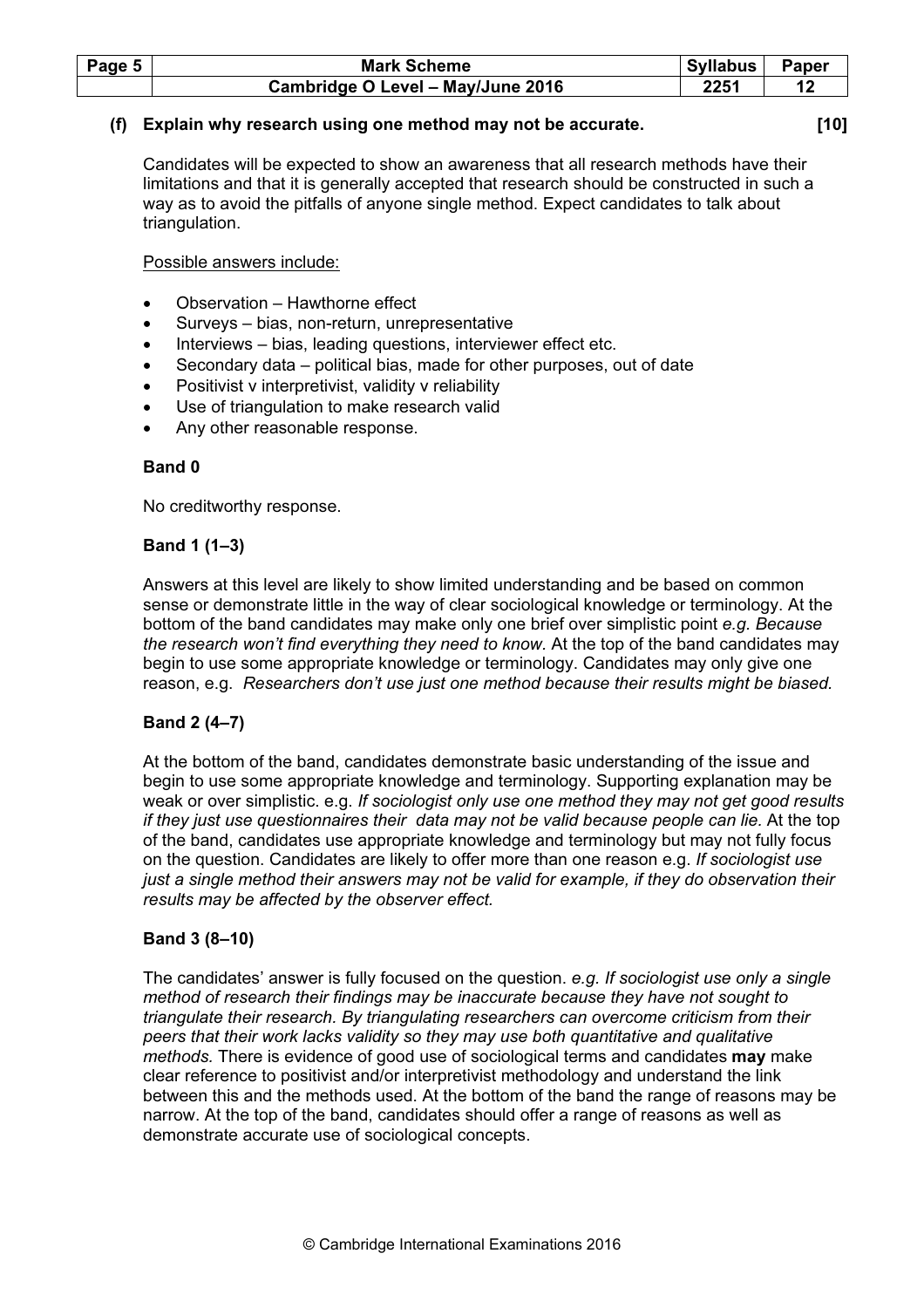| Page 6 | <b>Mark Scheme</b>                | <b>Syllabus</b> | <b>Paper</b> |
|--------|-----------------------------------|-----------------|--------------|
|        | Cambridge O Level - May/June 2016 | 2251            |              |

## (g) To what extent does bias impact on the validity of field experiments? [15]

## For arguments:

- Preconceived values may lead to the researcher only recording what they see that confirms their hypothesis
- The way the research is designed makes the experiment a social construct which may mean the research is not valid
- Social interaction between the research and participant may cause bias
- Personal values may affect the formation of the research hypothesis
- Participants own values may cause them to mislead the researcher
- Rosenthal & Jacobson Source A
- Any other reasonable response.

## Arguments against:

- All social research is social construction and intrinsically biased
- There is bias even in the researchers choice of research topic and method
- Funding trying to please sponsors
- Other factors may be more important, like resources, access to group may have more impact that bias
- Any other reasonable response

# Band 0

No creditworthy response.

# Band 1 (1–4)

Answers in this band may be largely based on common sense showing limited or no knowledge of sociological terms or concepts. Candidates are unlikely to understand the issue of researcher bias and may not clearly understand the difference between field and laboratory experiments. At the bottom of the band there is likely to be only one over simplistic point .e.g. the results won't be the truth. At the top of the band there may be some basic understand but this will be very underdeveloped e.g. The research may change the way people behave because he shows bias towards some of them.

# Band 2 (5–8)

In this band candidates will tend to offer some basic discussion of the strengths and/or limitations of quantitative research. They may describe methods and their problems. Alternatively, they may offer an answer which is list-like in nature but there will be no real attempt to address the issue of bias and objectivity. At the bottom of the band the description is likely to be limited simple juxtaposition of points. i.e. stating a point for and against the argument from a generic rote learnt lists. At the top of the band, candidates may offer a description of more than one method or issue.

Note: A one sided answer cannot score higher than 8 marks.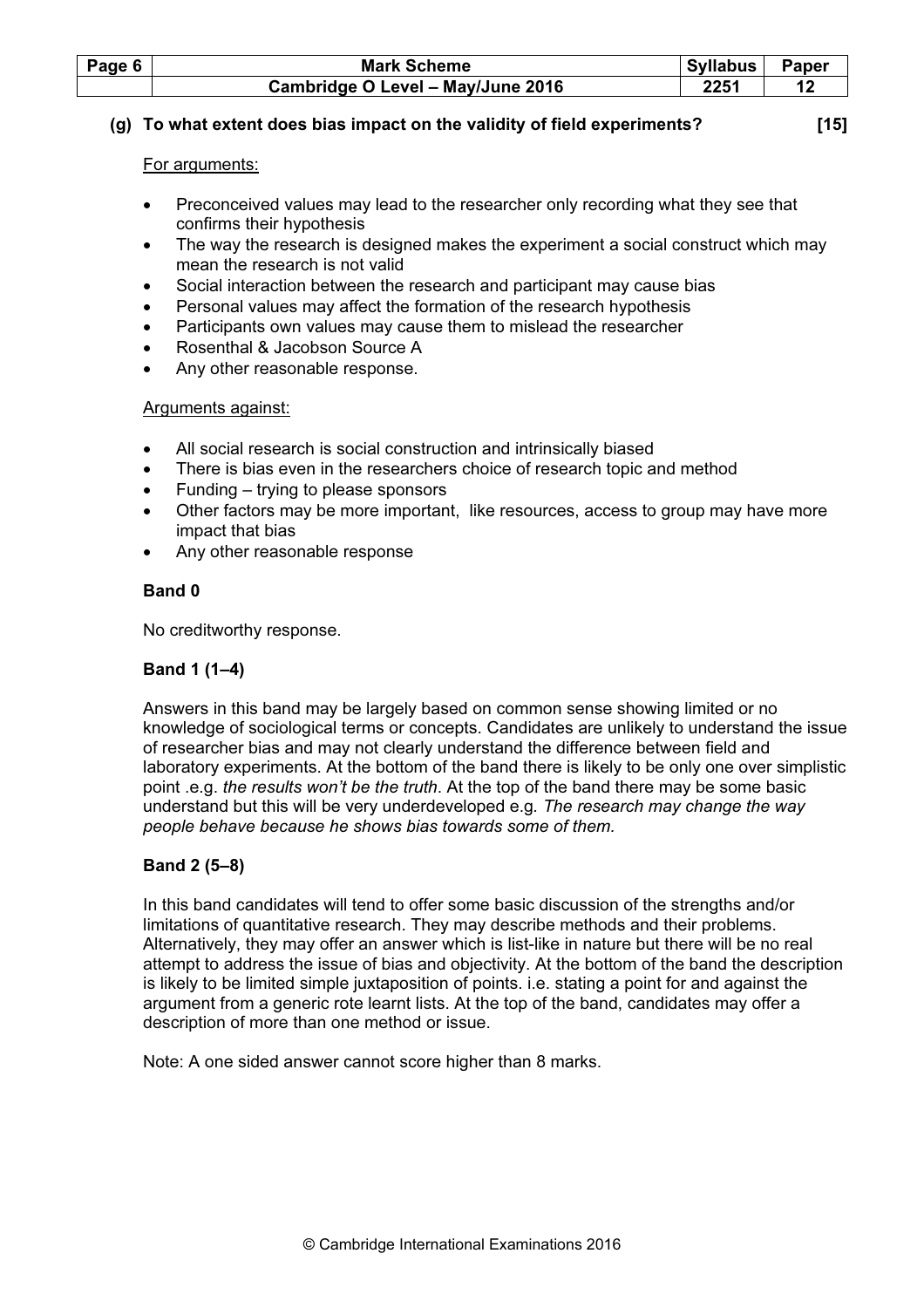| Page | <b>Mark Scheme</b>                | Syllabus | <b>Paper</b> |
|------|-----------------------------------|----------|--------------|
|      | Cambridge O Level - May/June 2016 | 2251     |              |

## Band 3 (9–12)

Answers in this band will show good use of sociological language and will make some attempt at addressing the issue of the researchers influence on the experiment but this may be weak or focus only on either agreement or disagreement with the question. At the bottom of the band, candidates may provide a good range of points but there might be a lack of focus on the issue. At the top of the band, candidates are likely to show either strong agreement or disagreement with clear focus on the question but are unlikely to discuss both sides.

#### Band 4 (13–15)

Answers in this band will be clearly focused on the question and address the 'extent' of the impact of research bias on field experiments. Candidates will offer a range of arguments both for and against the question but this need not be balanced. At the bottom of the band some attempt at a conclusion will be made. They show excellent grasp of sociological terms and knowledge. At the top of the band there will also be an evaluative conclusion e.g. Interpretivists would argue that all such experiments are social constructions and by their very nature are a reflection of the researcher's own values and therefore biased.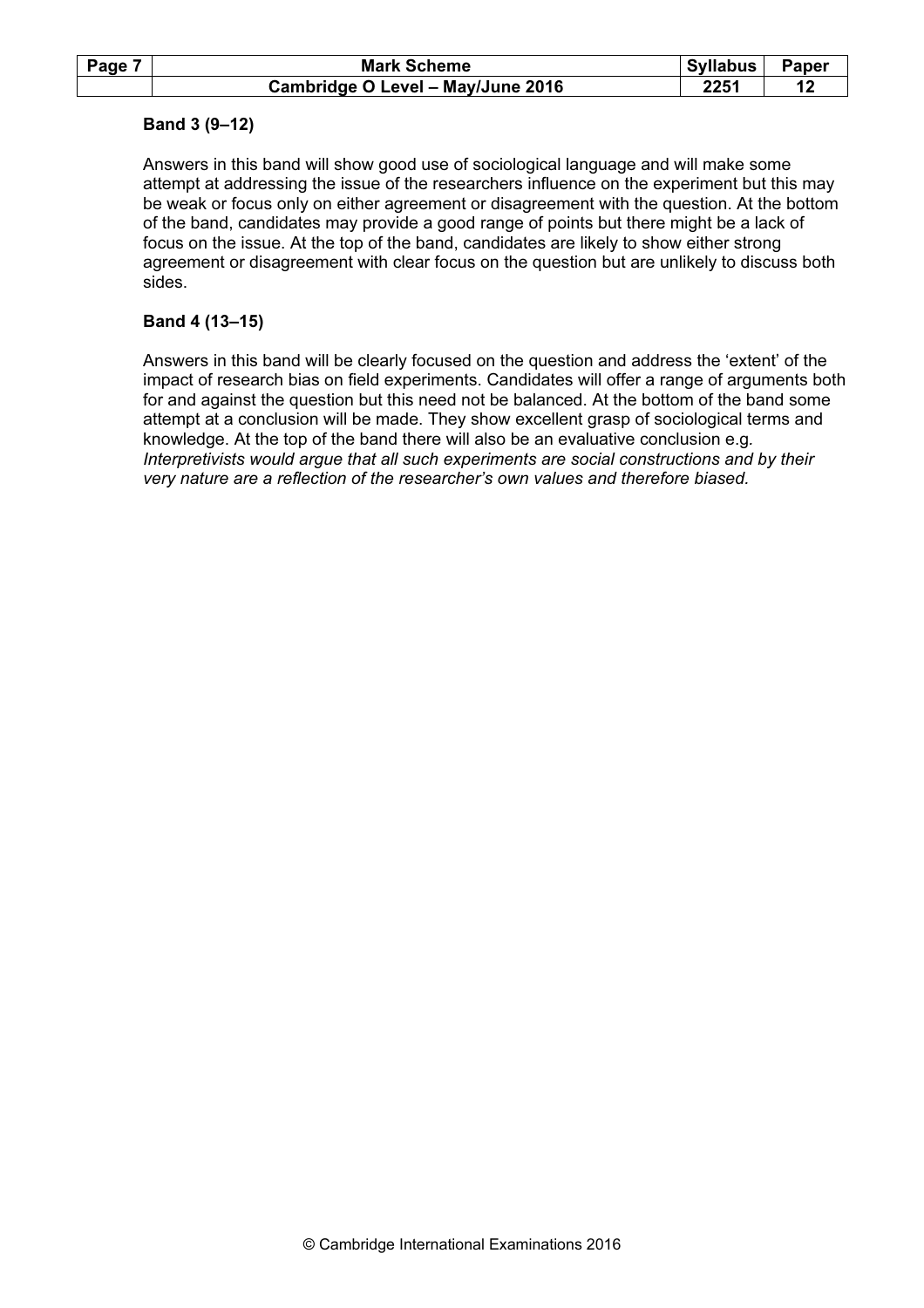| Page 8 | <b>Mark Scheme</b>                | Syllabus | Paper |
|--------|-----------------------------------|----------|-------|
|        | Cambridge O Level - May/June 2016 | 2251     |       |

#### Section B: Culture, identity and socialisation

#### 2 In 1981 Anne Oakley conducted a study into socialisation in the family. She found children were being taught how to be males and females. Parents used both manipulation and canalisation to help children learn their gender identity.

#### (a) What is meant by the term 'canalisation'? [2]

Canalisation is where parents give their children gender specific goods that are considered normal for their gender or channelling children towards activities that are considered appropriate for them e.g. because of their gender.

Note: Take care that candidates do not confuse this with manipulation.

One mark for partial definition e.g. Giving girls dolls Two marks for clear definition e.g. Where you would give dolls and kitchen toys to girls but not to boys because the girls are the ones expected to be mothers and look after the home.

#### (b) Describe two examples of manipulation.  $[4]$

Manipulation is where parents encourage their children to behave in a way that is seen to be appropriate for their gender.

Note: There is potentially a huge range of answers to this question. Candidates who only offer a description can still gain description marks without making an ID.

Candidates will be expected to identify and describe two examples, possible responses include:

- Gender appropriate clothing bought (or not bought) by parents e.g. buying clothing which is suitably modest for girls
- Parents choosing what they see as gender appropriate subject choices for their children to study at school
- Parents encouraging children to take part in male or female activities
- Boys being encouraged to engage in rough or more physical activities by their parents
- Girls been encouraged to help their mothers 'behave in 'a lady like manner'
- Girls 'pushed' by parents into taking dance lessons
- Boys 'pushed' by parents into playing rugby or football
- Any other reasonable response.

One mark for each example identified (up to maximum of two). One mark for each description (up to a maximum of two).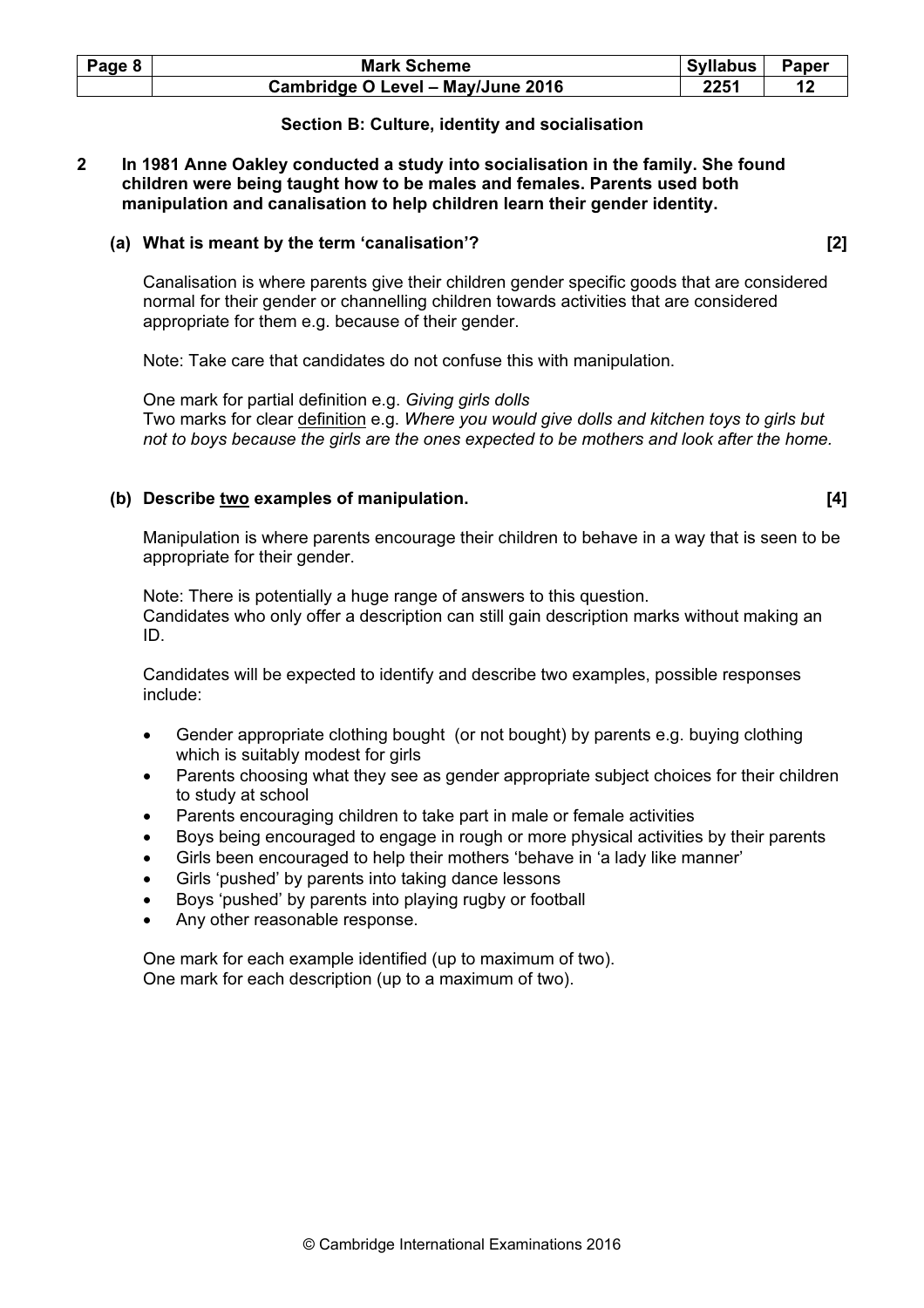| Page 9 | <b>Mark Scheme</b>                | Syllabus | Paper |
|--------|-----------------------------------|----------|-------|
|        | Cambridge O Level - May/June 2016 | 2251     |       |

## (c) Explain how agencies of socialisation, apart from the family, help to develop gender identity. [6]

Candidates may be expected to show an awareness that gender identity is also reinforced by the media, religion, peer, work place and in education.

Possible answers:

- Media programmes and advertising reinforce traditional male/female identities e.g. males portrayed as heroes/ lead characters while females are in a supporting role
- Religion suggest clearly defined identities e.g. separate rituals for men and women
- Education reinforces gender identities e.g. gender identity reinforced in text books
- Peer group individuals who fail to conform to traditional gender roles may be excluded from the group or bullied
- Work place-gender identity may be enforced by peer groups within the work place as above or by factors like patriarchy within the work place i.e. 'the boss' most frequently being male
- Any other reasonable response.

## Band 0

No creditworthy response.

## Band 1 (1–3)

Answers in this band will show only a limited awareness of the role of other agencies of socialisation in developing gender identity. Responses may be short and un/under developed. At the top of the band, there may be a tendency towards simplistic answers, engaging with sociological ideas without using sociological language. Alternatively, candidates may offer a wider range of weak points. Answers may be placed broadly within the concept of socialisation in general.

## Band 2 (4–6)

A clear and accurate explanation showing good sociological knowledge and understanding of the concept of gender identity and the role of agencies of socialisation in its development which is supported by relevant examples. Sociological terms should be expected. At the top of the band candidates will use sociological terms and concepts, referring to a range of factors. Candidates need not talk about all agencies of socialisation but should be expected to show awareness that there is multi-agency reinforcement.

Note: Maximum of 4 marks if only one agency done very well. Candidates can gain full marks if they have done 2 agencies very well.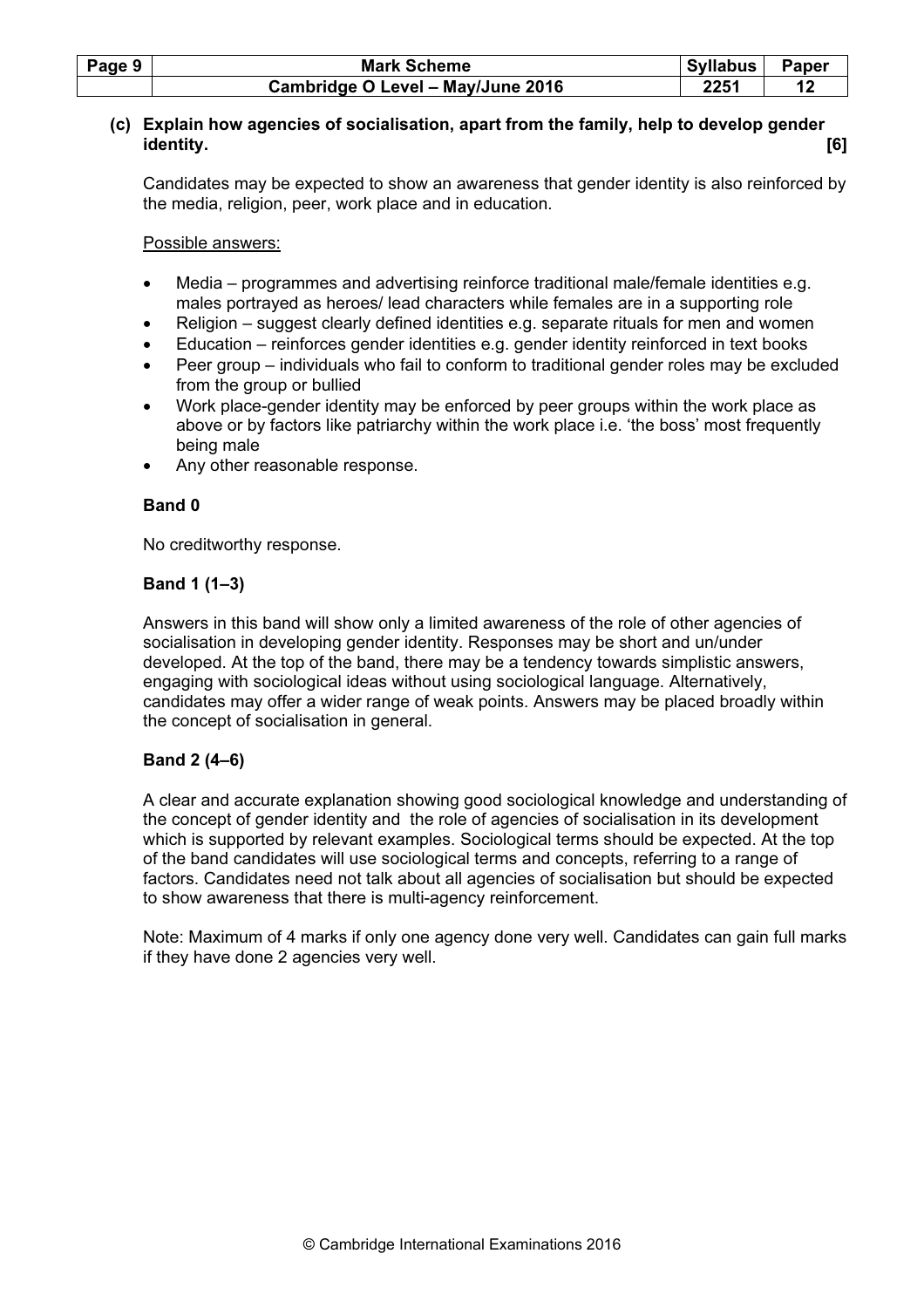| Page $10$ | <b>Mark Scheme</b>                | <b>Syllabus</b> | Paper |
|-----------|-----------------------------------|-----------------|-------|
|           | Cambridge O Level - May/June 2016 | 2251            |       |

## (d) Explain why the family is viewed by many sociologists as the most important agency of socialisation. [8]

Candidates should show an awareness that as the family is responsible for primary socialisation it is viewed as vital to effective socialisation. Candidates may discuss what happens when primary socialisation within the family is negative or against mainstream values. They may also discuss what happens if socialisation does not take place.

Note: Candidates must address why the family is important, not just describe its role to achieve the higher band.

## Possible answers

- Teaches norms and values of society
- Family serves 4 essential functions
- Teaches key skills to live in society
- Establishes identity and ideas of 'self'
- Provides appropriate role models for gender identity
- People without primary socialisation may be feral
- May be dysfunctional
- May socialise children into a counter –culture
- May provide a political socialisation
- May socialise into a criminal counter culture
- Any other reasonable response.

## Band 0

No creditworthy response.

## Band 1 (1–3)

Answers in this band will show only a limited awareness of why the family is so important. There may be some discussion of what happens when primary socialisation doesn't happen or may focus solely on feral children but this may not be directed to the question. Responses may be short and undeveloped. Sociological terms and concepts are unlikely to be used. At the top of the band, candidates may offer more than one weak point.

## Band 2 (4–6)

Answers in this band will show basic sociological knowledge and understanding. At the bottom of the band, candidates are unlikely to use sociological terms and concepts accurately. Responses may be underdeveloped and lacking in range. Answers may focus on describing primary socialisation; this may include description of some aspects of parenting, without any attempt to explain why primary socialisation is seen as so significant. E.g. parents will teacher their children good manners and how to eat at the table. At the top of the band, candidates may be beginning to use sociological terms and concepts with greater accuracy. However, some aspects of the answer may only be partially developed.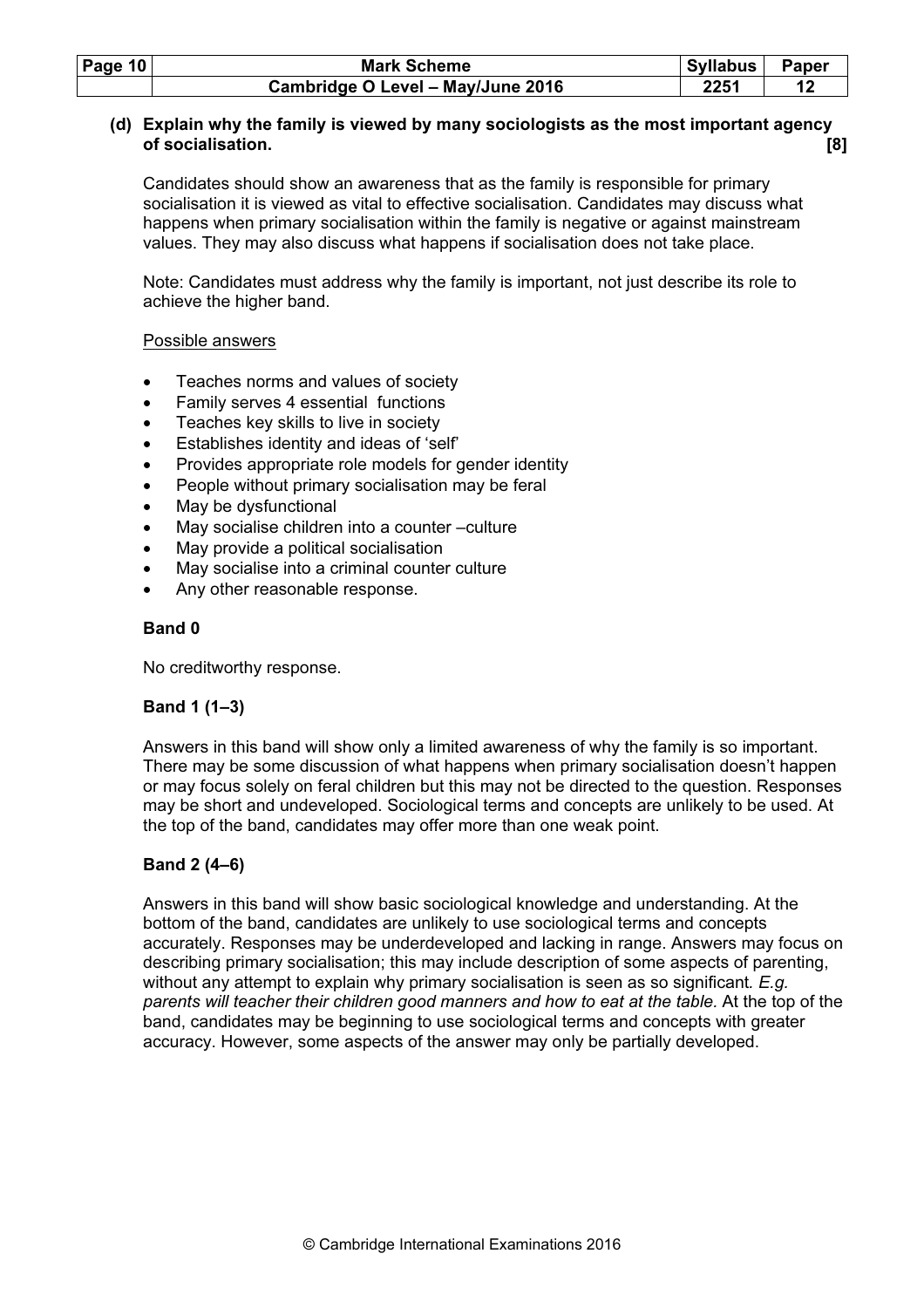| Page 11 | <b>Mark Scheme</b>                | <b>Syllabus</b> | Paper |
|---------|-----------------------------------|-----------------|-------|
|         | Cambridge O Level - May/June 2016 | 2251            |       |

## Band 3 (7–8)

Answers in this band will show good sociological knowledge and understanding of why the family is seen as the most important agency of socialisation and will be well developed and explained. Sociological terms and concepts will be used accurately. Answers will be well focused on the question and there will be a range of reasons presented. There may also be recognition that not all family socialisation is positive. At the top of the band explanations will be clear throughout.

#### (e) To what extent is a person's status ascribed at birth? [15]

Candidates will need to show an awareness that some characteristics like sex are generally ascribed but other parts of a person's identity will be subject to change and relative to the society the individual belongs to and the range of opportunities available. Candidates might usefully make comparisons between societies which are relatively open and those which are closed.

#### Possible arguments for:

- Can't change ethnicity
- Can't usually change sex
- Can't usually change birth status e.g. royalty, nobility, caste, peasant, commoner etc.
- Lack of opportunity for social mobility
- Other reasonable response

#### Possible arguments against

- You can achieve a different status through, hard work, luck, marriage
- Kings can abdicate or be deposed
- Violent uprising can overturn closed systems
- People can change their status in a meritocracy
- Individuals can change gender through sex change operations
- Any other reasonable response.

## Band 0

No creditworthy response.

## Band 1 (1–4)

Answers in this band may be vague and largely based on common sense showing limited knowledge of ascribed status. Responses may be short, undeveloped and one-sided. E.g. If you are born poor it is very hard for you to become rich. At the bottom of the band, use of sociological terms or concepts is very unlikely. At the top of the band, candidates may understand what ascribed status means.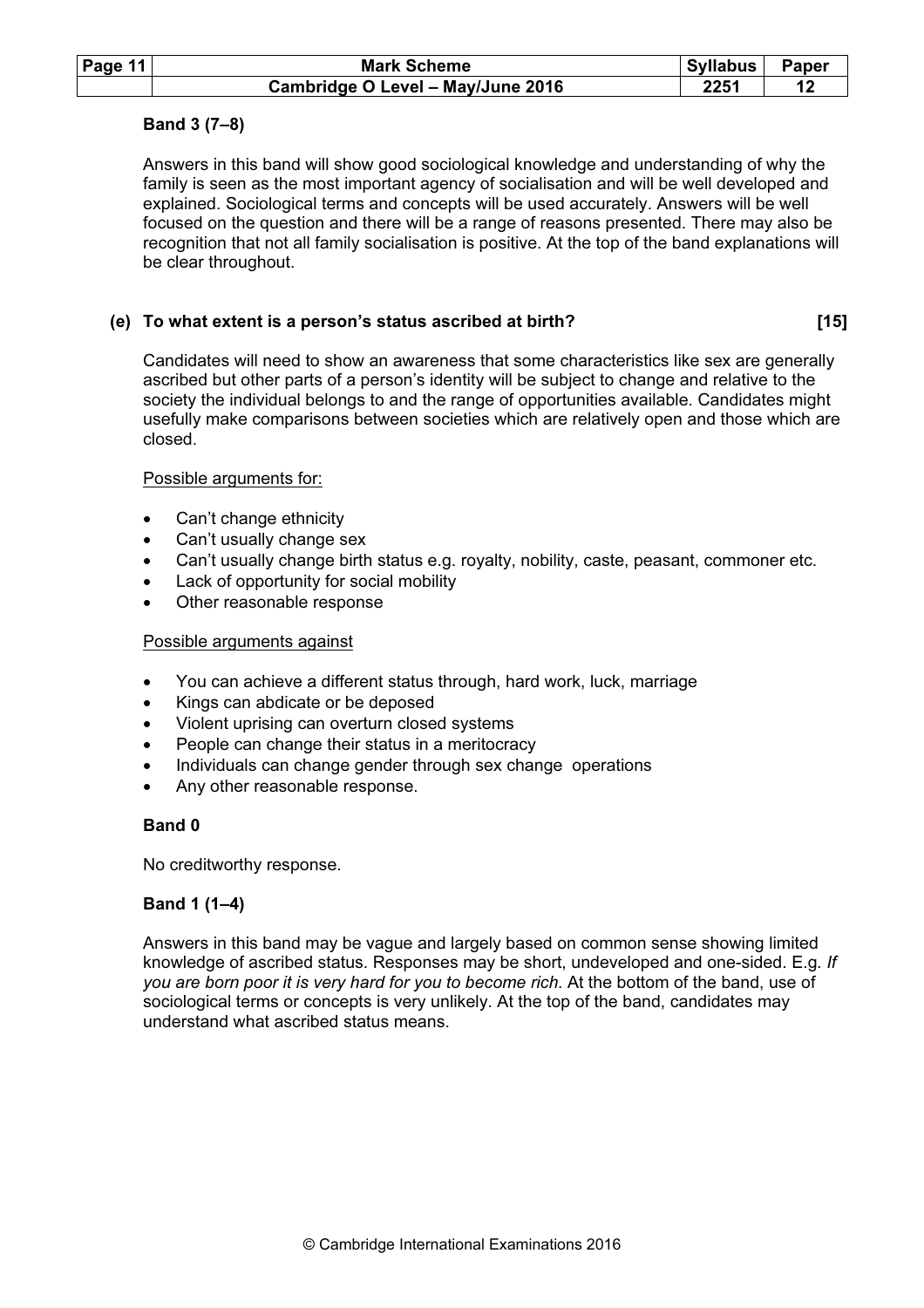| Page $12$ | <b>Mark Scheme</b>                | Syllabus | Paper |
|-----------|-----------------------------------|----------|-------|
|           | Cambridge O Level - May/June 2016 | 2251     |       |

## Band 2 (5–8)

In this band candidates will show some basic knowledge of the nature of ascribed status. Alternatively, they may offer an answer which is list-like in nature but there will be no real attempt to address the issues raised by the question. There may be limited use of sociological terms or concepts. Responses may be underdeveloped and lack range. Answers may be simplistic and two-sided responses are unlikely. At the top of the band, candidates may describe examples of ascribed status linked to closed systems like caste or apartheid.

Note: A one-sided answer cannot score higher than 8 marks.

# Band 3 (9–12)

Answers in this band will show good sociological knowledge and understanding of ascribed status. Sociological terms and concepts will be used with greater accuracy and/or frequency. For the most part, answers will be well developed, focused on the question and there will be a range of points presented. There will be a two-sided response but this may be unbalanced. At the bottom of the band, candidates may provide a narrower range of points. At the top of the band, expect a wider range of points and clear focus on the question. e.g. You can change your status in an open society by hard work and move away from your birth status.

## Band 4 (13–15)

Answers in this band will show an excellent knowledge and understanding of the extent to which ascribed status can change. There will be a strong grasp of the argument as well as accurate and frequent use of sociological terms and concepts. Answers will be well developed, clearly focused on the question and discuss a wide range of points. Responses will be two-sided and balanced. At the bottom of the band, some attempt at a conclusion will be made. At the top of the band, there will be a clear attempt to offer an assessment of the 'To what extent…?' part of the question through a focused conclusion. e.g. it may be difficult to 'escape' the impact of some characteristics such as gender and ethnicity even in the most open societies these ascribed characteristic may still impact on an individual's status.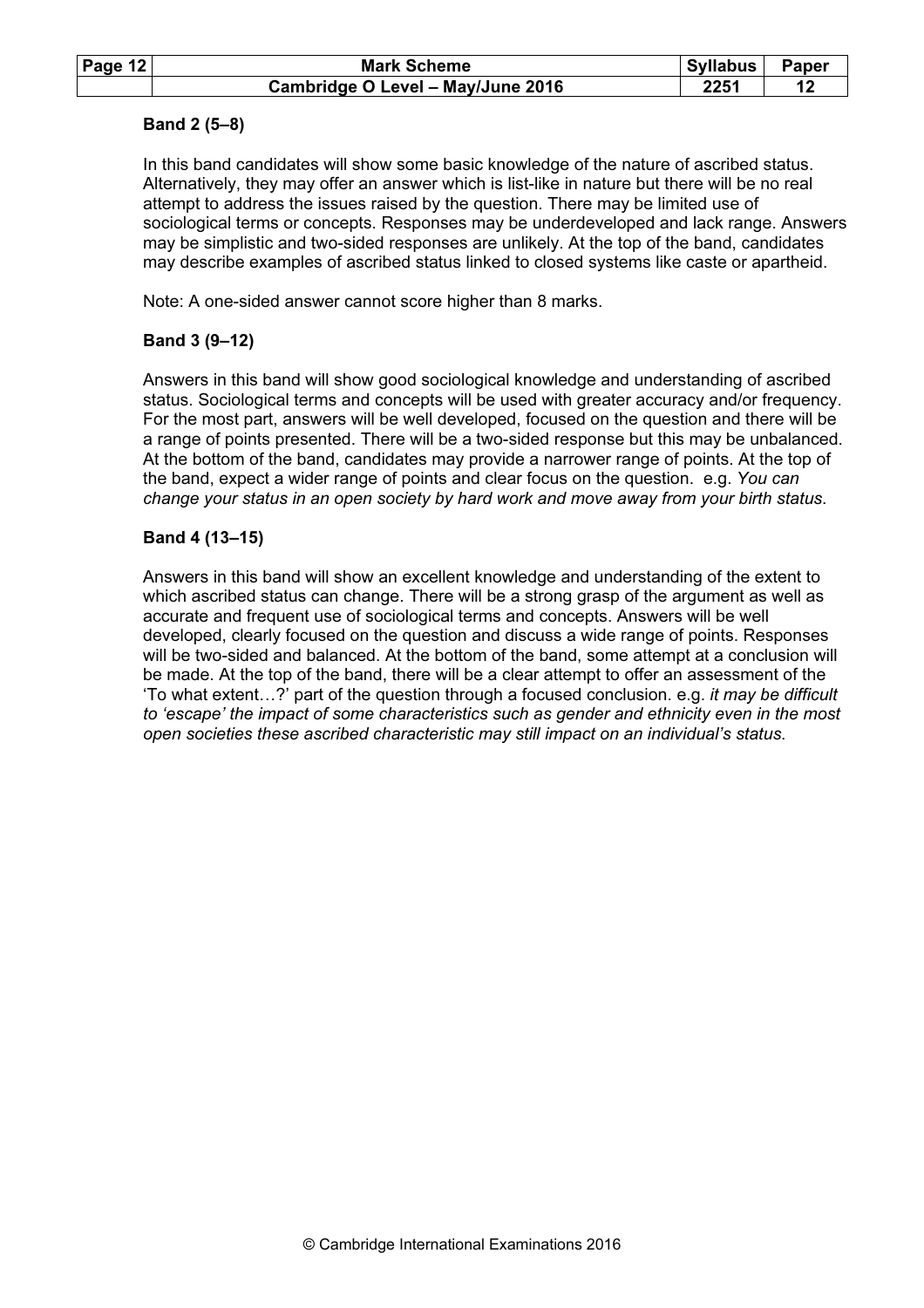| Page $13$ | <b>Mark Scheme</b>                | Syllabus | <b>Paper</b> |
|-----------|-----------------------------------|----------|--------------|
|           | Cambridge O Level - May/June 2016 | 2251     |              |

# Section C: Social inequality

3 The concept of the underclass is used in everyday speech to describe people living at the margins of society, who rely on state benefit to make ends meet. However, the concept has been rejected by many sociologists such as Charles Murray. They have focused on the cultural deviancies of the so-called underclass, blaming them for their situation.

#### (a) What is meant by the term 'underclass'? [2]

Underclass a group considered to be outside the mainstream of society, the most disadvantaged, below the working class.

One mark for partial definition e.g. The lowest class. Two marks for clear definition e.g. The groups identified as outside the mainstream of society and below the working class.

Note: It is possible for candidates to gain 1 mark by quoting directly from the stem e.g.

- 'People living in the margins of society'
- 'People relying on state benefits to make ends meet'
- Or both of the above quoted directly from the stem. 1 mark

For the second mark candidates would need to demonstrate some of their own knowledge in addition to this e.g. below the working class.

## (b) Describe <u>two</u> forms of social stratification, apart from social class.  $[4]$

Candidates will be expected to identify and describe two from the following:

- Age
- Slavery
- caste
- Gender
- **Ethnicity**
- apartheid
- Other reasonable response.

One mark for each example identified (up to maximum of two). One mark for each description (up to a maximum of two).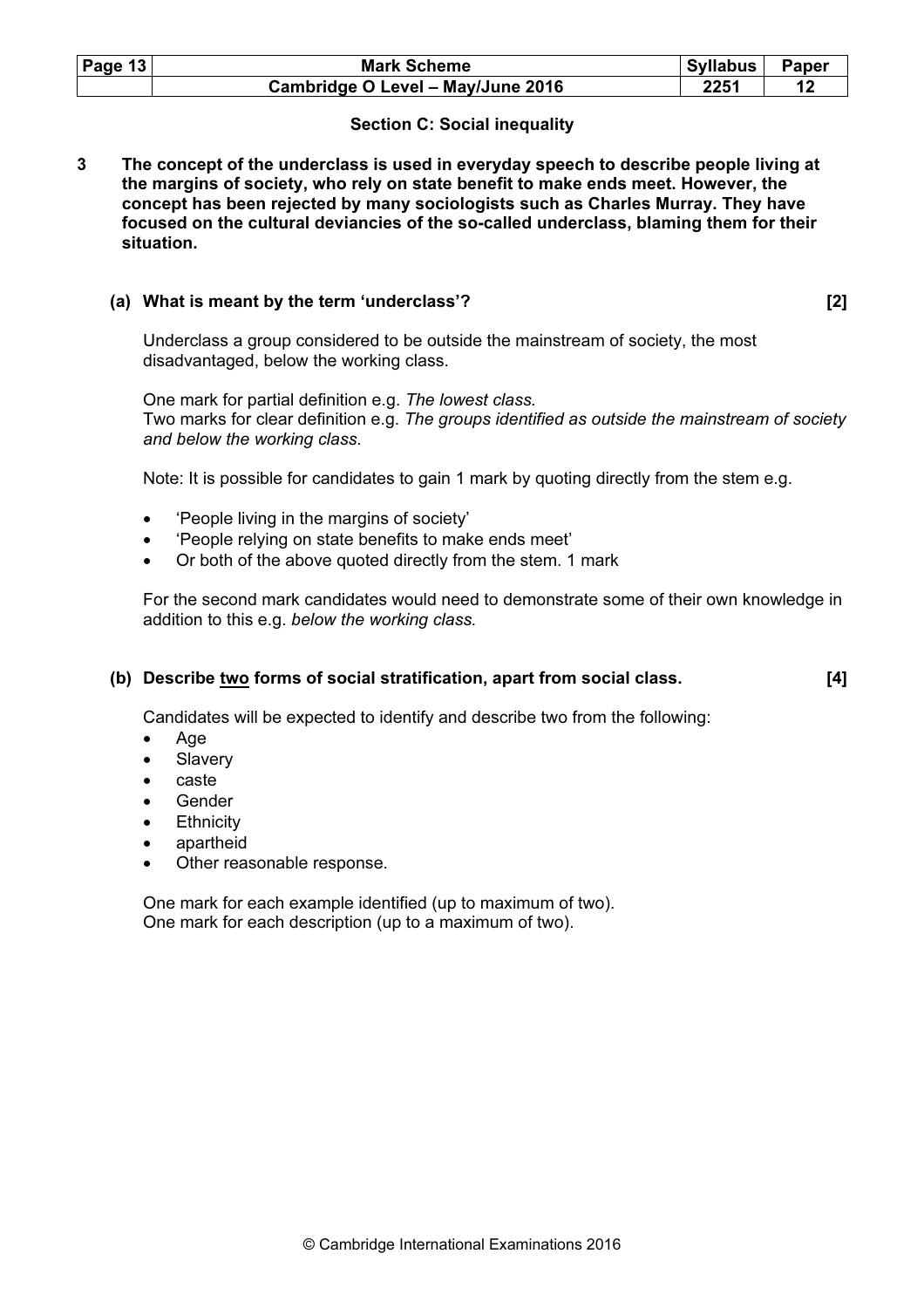| Page $14$ | <b>Mark Scheme</b>                | <b>Syllabus</b> | Paper |
|-----------|-----------------------------------|-----------------|-------|
|           | Cambridge O Level - May/June 2016 | 2251            |       |

## (c) Explain how social class might affect a person's life chances. [6]

Candidates will be expected to demonstrate an understanding that a person's life chances will be affected by a number of factors. These can either be positive or negative either approach is acceptable.

Possible answers:

- Cultural deprivation
- Economic and material deprivation
- Cultural capital
- Economic advantage
- Access to 'old boys' network
- Unequal access to health care
- Differences in health linked to differences in nutrition
- Inequality in housing
- Opportunities for employment /chances of unemployment
- Access to best education; private or state
- Any other reasonable response.

## Band 0

No creditworthy response.

# Band 1 (1–3)

Answers in this band will show only a limited awareness of the concept of life chances and the link to social class. Responses may be short and un/under developed. At the top of the band, there may be a tendency towards simplistic answers, engaging with sociological ideas without using sociological language. Alternatively, candidates may offer a wider range of weak points. Answers may be placed broadly within the concept of social class in general.

## Band 2 (4–6)

A clear and accurate explanation showing good sociological knowledge and understanding of life chances which is supported by relevant examples. Sociological terms should be expected. At the top of the band candidates will use sociological terms and concepts, referring to a range of factors. Candidates will address the impact of social class on life chances.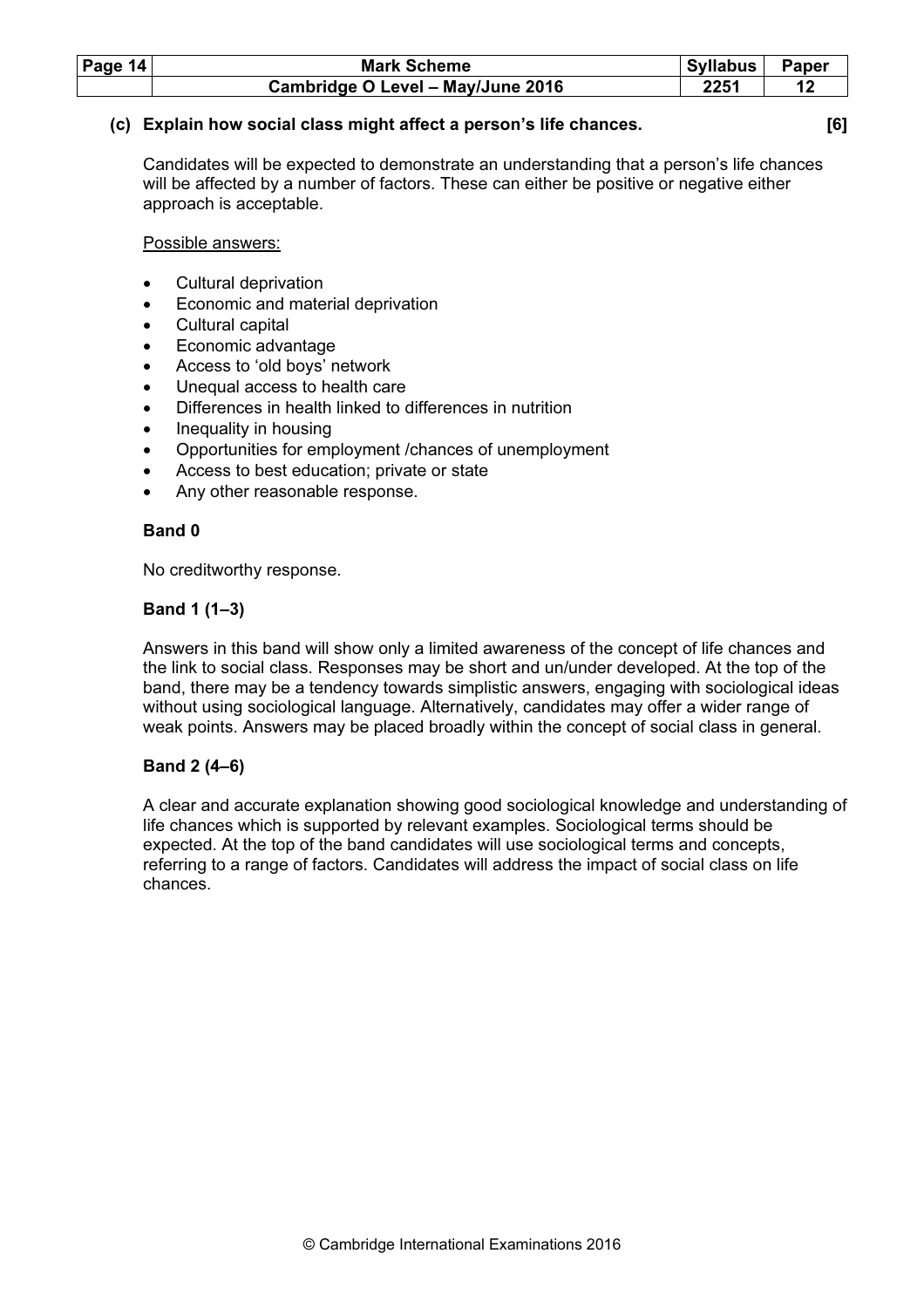| Page $15$ | <b>Mark Scheme</b>                | Syllabus I | Paper |
|-----------|-----------------------------------|------------|-------|
|           | Cambridge O Level - May/June 2016 | 2251       |       |

# (d) Explain why it is believed the underclasses are to blame for their own situation.

[8]

Candidates will be expected to understand the notion of the 'idle poor' unwilling to help themselves rather than seeing them as victims. Candidates should be expected to talk about the ideological perspective of the new right in the upper bands but reference to the new right is not essential.

## Possible answers:

- Fatalistic culture
- Lack of social integration
- Welfare as a life style choice
- Welfare dependency
- 'nanny' state/over generous benefits
- Anti-work values
- Lack of intelligence/education
- Criminality, illegitimacy and drug dependency
- Inadequate socialisation passing from generation to generation e.g. lack of working role model within the family
- Other reasonable responses.

# Band 0

No creditworthy response.

# Band 1 (1–3)

Answers in this band will show only a limited awareness of the new rights arguments about the underclass. Responses may be short and undeveloped. Sociological terms and concepts are unlikely to be used. At the bottom of the band, expect one weak point. At the top of the band, candidates may offer more than one weak point.

# Band 2 (4–6)

Answers in this band will show basic sociological knowledge and understanding. Responses may be underdeveloped and lacking in range. At the bottom of the band, candidates are unlikely to use sociological terms and concepts accurately e.g. members of the underclass are seen as lazy and not doing anything to help themselves. At the top of the band, candidates may be beginning to use sociological terms and concepts with greater accuracy. However, some aspects of the answer may only be partially developed.

# Band 3 (7–8)

Answers in this band will show good sociological knowledge and understanding of why the underclass have been blamed for their own situation. Sociological terms and concepts will be used accurately. Answers will be well focused on the question and there will be a range of reasons presented. At the top of the band explanations will be clear throughout.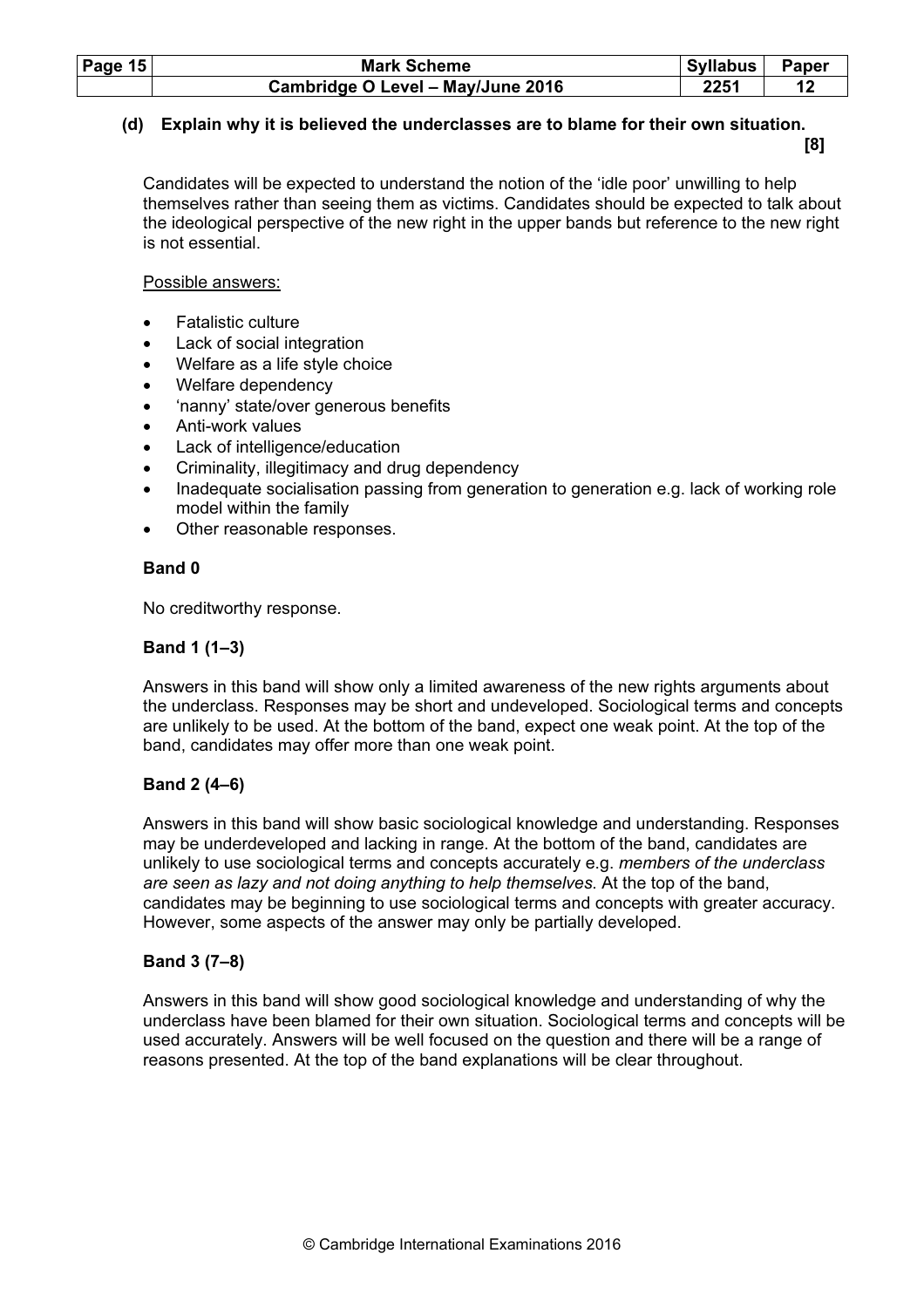| Page $16$ | <b>Mark Scheme</b>                | Syllabus | <b>Paper</b> |
|-----------|-----------------------------------|----------|--------------|
|           | Cambridge O Level - May/June 2016 | 2251     |              |

## (e) To what extent is wealth the main cause of inequality? [15]

Candidates need to show an awareness that whilst social class may still be a significant factor in determining a person's social status other factors like age, gender and ethnicity still impact on status. Candidates can also usefully discuss how social class is measured.

Possible arguments for

- Poor have low status/rich have high status
- Rich can buy anything-improving their status by having all the materials possessions associated with wealth
- Wealth gives access to better education which tends to afford greater status
- Wealth gives access to power and the social elite
- Royalty top of social class have highest status
- Any other reasonable response

#### Possible arguments against

- Level of Education may be more important
- Market situation may be more important
- Talent linked to celebrate culture may be more important
- Nobility can be poor but title still gives status
- Gender , age, disability or ethnicity are more important than wealth as these may create a master status which wealth cannot overcome
- Equality of access to resources may be important i.e. the meritocracy thesis
- Other reasonable responses.

## Band 0

No creditworthy response.

## Band 1 (1–4)

Answers in this band may be vague and largely based on common sense showing limited knowledge of the debate. Responses may be short, undeveloped and one-sided. e.g. people who are rich always get the best things. At the bottom of the band, use of sociological terms or concepts is very unlikely. At the top of the band, candidates may understand that status often results from social position e.g. ethnic groups often face inequality because of discrimination.

## Band 2 (5–8)

In this band candidates will show some basic knowledge of the links between wealth and inequality. Alternatively, they may offer an answer which is list-like in nature but there will be no real attempt to address the issues raised by the question. There may be limited use of sociological terms or concepts. Responses may be underdeveloped and lack range. Answers may be simplistic and two-sided responses are unlikely. At the top of the band, candidates may describe social status e.g. inequality is where some people have better life chances than others. People with more money have better life chances.

Note: A one-sided answer cannot score higher than 8 marks.